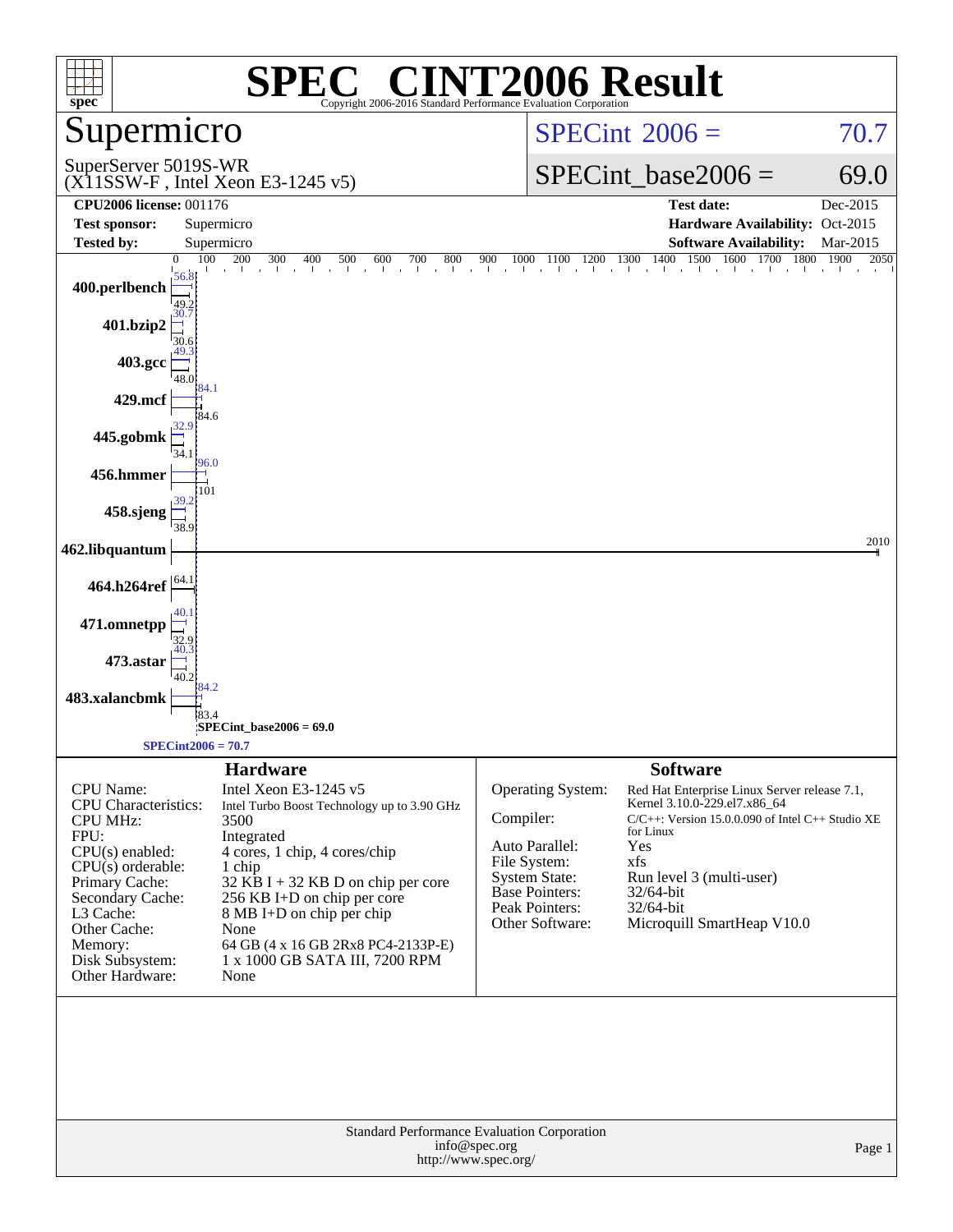

# Supermicro

### $SPECint2006 = 70.7$  $SPECint2006 = 70.7$

SuperServer 5019S-WR

(X11SSW-F , Intel Xeon E3-1245 v5)

SPECint base2006 =  $69.0$ 

**[CPU2006 license:](http://www.spec.org/auto/cpu2006/Docs/result-fields.html#CPU2006license)** 001176 **[Test date:](http://www.spec.org/auto/cpu2006/Docs/result-fields.html#Testdate)** Dec-2015 **[Test sponsor:](http://www.spec.org/auto/cpu2006/Docs/result-fields.html#Testsponsor)** Supermicro Supermicro **[Hardware Availability:](http://www.spec.org/auto/cpu2006/Docs/result-fields.html#HardwareAvailability)** Oct-2015 **[Tested by:](http://www.spec.org/auto/cpu2006/Docs/result-fields.html#Testedby)** Supermicro **Supermicro [Software Availability:](http://www.spec.org/auto/cpu2006/Docs/result-fields.html#SoftwareAvailability)** Mar-2015

#### **[Results Table](http://www.spec.org/auto/cpu2006/Docs/result-fields.html#ResultsTable)**

|                                                                                                          | <b>Base</b>    |       |                |       |                |       | <b>Peak</b>    |              |                |              |                |              |
|----------------------------------------------------------------------------------------------------------|----------------|-------|----------------|-------|----------------|-------|----------------|--------------|----------------|--------------|----------------|--------------|
| <b>Benchmark</b>                                                                                         | <b>Seconds</b> | Ratio | <b>Seconds</b> | Ratio | <b>Seconds</b> | Ratio | <b>Seconds</b> | <b>Ratio</b> | <b>Seconds</b> | <b>Ratio</b> | <b>Seconds</b> | <b>Ratio</b> |
| 400.perlbench                                                                                            | 197            | 49.6  | 198            | 49.2  | 199            | 49.1  | 172            | 56.8         | 172            | 56.8         | 172            | 56.8         |
| 401.bzip2                                                                                                | 315            | 30.6  | 315            | 30.6  | 315            | 30.6  | 315            | 30.7         | 315            | 30.7         | 315            | 30.7         |
| $403.\mathrm{gcc}$                                                                                       | 168            | 48.0  | 168            | 48.1  | 168            | 47.9  | 163            | 49.3         | 163            | 49.3         | 163            | 49.3         |
| $429$ mcf                                                                                                | 109            | 83.7  | 108            | 84.6  | 108            | 84.8  | 109            | 84.1         | 107            | 85.6         | <b>108</b>     | 84.1         |
| $445$ .gobmk                                                                                             | 308            | 34.1  | 308            | 34.0  | 308            | 34.1  | 318            | 32.9         | 319            | 32.9         | <u>319</u>     | 32.9         |
| $456.$ hmmer                                                                                             | 92.3           | 101   | 92.2           | 101   | 92.3           | 101   | 97.2           | 96.0         | 97.1           | 96.1         | 97.2           | 96.0         |
| $458$ .sjeng                                                                                             | 311            | 38.9  | 311            | 38.9  | 311            | 38.9  | 309            | 39.2         | 309            | 39.2         | 309            | 39.2         |
| 462.libquantum                                                                                           | 10.3           | 2010  | 10.3           | 2010  | 10.3           | 2010  | 10.3           | 2010         | 10.3           | 2010         | 10.3           | 2010         |
| 464.h264ref                                                                                              | 345            | 64.1  | 345            | 64.1  | 345            | 64.1  | 345            | 64.1         | 345            | 64.1         | 345            | 64.1         |
| 471.omnetpp                                                                                              | 190            | 32.9  | 190            | 32.8  | 186            | 33.6  | 155            | 40.3         | 157            | 39.9         | 156            | 40.1         |
| $473.$ astar                                                                                             | 173            | 40.5  | 175            | 40.2  | 174            | 40.2  | 174            | 40.3         | 174            | 40.3         | 174            | 40.3         |
| 483.xalancbmk                                                                                            | 82.7           | 83.4  | 82.8           | 83.4  | 82.8           | 83.3  | 81.9           | 84.2         | 82.0           | 84.2         | 82.1           | 84.1         |
| Results appear in the order in which they were run. Bold underlined text indicates a median measurement. |                |       |                |       |                |       |                |              |                |              |                |              |

#### **[Submit Notes](http://www.spec.org/auto/cpu2006/Docs/result-fields.html#SubmitNotes)**

The config file option 'submit' was used.

#### **[Operating System Notes](http://www.spec.org/auto/cpu2006/Docs/result-fields.html#OperatingSystemNotes)**

Stack size set to unlimited using "ulimit -s unlimited"

#### **[Platform Notes](http://www.spec.org/auto/cpu2006/Docs/result-fields.html#PlatformNotes)**

 BIOS Settings: Hyper-threading = Disabled Sysinfo program /home/cpu2006/config/sysinfo.rev6914 \$Rev: 6914 \$ \$Date:: 2014-06-25 #\$ e3fbb8667b5a285932ceab81e28219e1 running on localhost.localdomain Thu Dec 24 02:47:35 2015 This section contains SUT (System Under Test) info as seen by some common utilities. To remove or add to this section, see: <http://www.spec.org/cpu2006/Docs/config.html#sysinfo> From /proc/cpuinfo model name : Intel(R) Xeon(R) CPU E3-1245 v5 @ 3.50GHz 1 "physical id"s (chips) 4 "processors" cores, siblings (Caution: counting these is hw and system dependent. The following excerpts from /proc/cpuinfo might not be reliable. Use with caution.) cpu cores : 4 siblings : 4 Continued on next page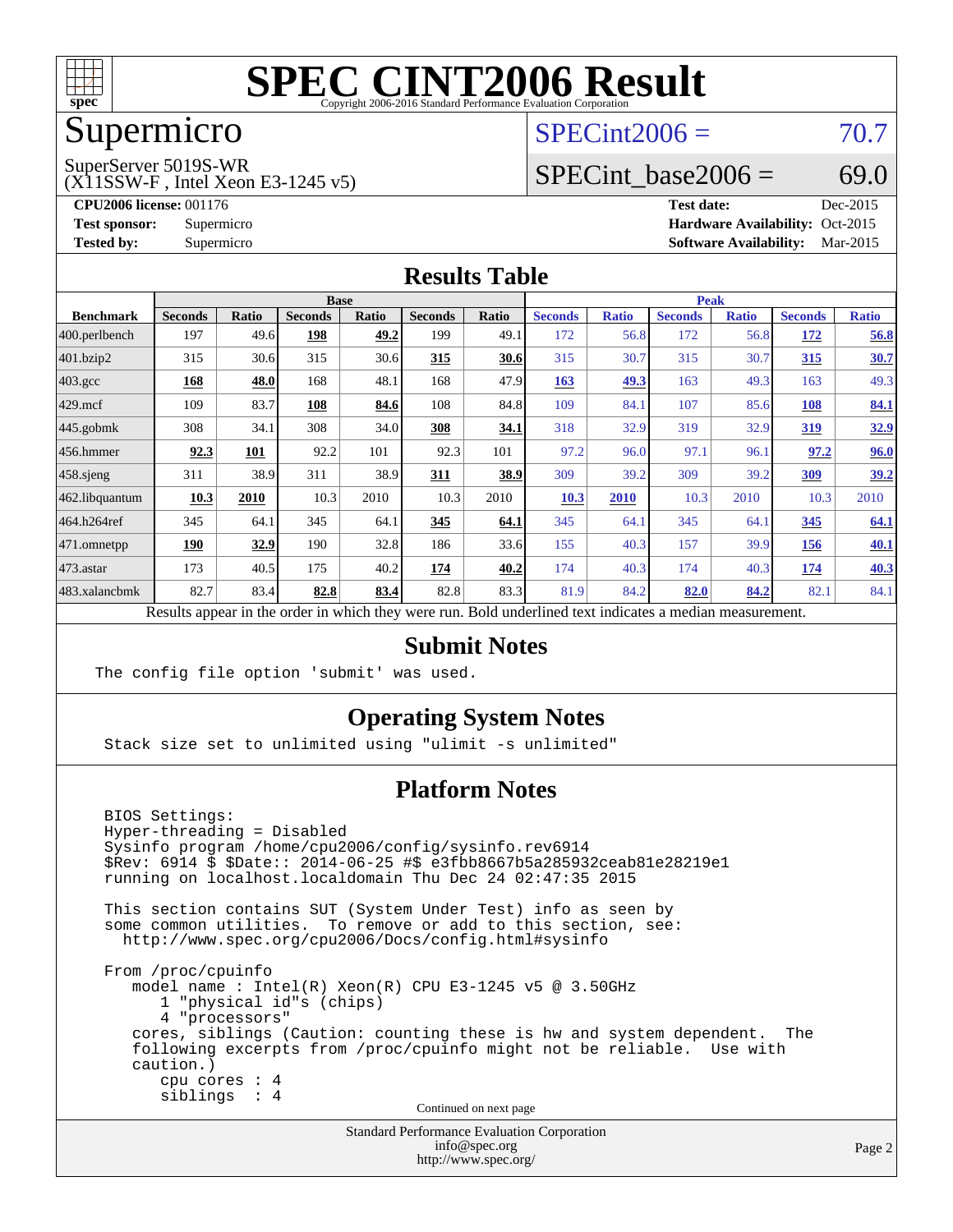

### Supermicro

 $SPECint2006 = 70.7$  $SPECint2006 = 70.7$ 

(X11SSW-F , Intel Xeon E3-1245 v5) SuperServer 5019S-WR

 $SPECTnt\_base2006 = 69.0$ 

**[CPU2006 license:](http://www.spec.org/auto/cpu2006/Docs/result-fields.html#CPU2006license)** 001176 **[Test date:](http://www.spec.org/auto/cpu2006/Docs/result-fields.html#Testdate)** Dec-2015 **[Test sponsor:](http://www.spec.org/auto/cpu2006/Docs/result-fields.html#Testsponsor)** Supermicro Supermicro **[Hardware Availability:](http://www.spec.org/auto/cpu2006/Docs/result-fields.html#HardwareAvailability)** Oct-2015 **[Tested by:](http://www.spec.org/auto/cpu2006/Docs/result-fields.html#Testedby)** Supermicro **Supermicro [Software Availability:](http://www.spec.org/auto/cpu2006/Docs/result-fields.html#SoftwareAvailability)** Mar-2015

#### **[Platform Notes \(Continued\)](http://www.spec.org/auto/cpu2006/Docs/result-fields.html#PlatformNotes)**

 physical 0: cores 0 1 2 3 cache size : 8192 KB

 From /proc/meminfo MemTotal: 65755792 kB HugePages\_Total: 0 Hugepagesize: 2048 kB

 From /etc/\*release\* /etc/\*version\* os-release: NAME="Red Hat Enterprise Linux Server" VERSION="7.1 (Maipo)"

 ID="rhel" ID\_LIKE="fedora" VERSION\_ID="7.1" PRETTY\_NAME="Red Hat Enterprise Linux Server 7.1 (Maipo)" ANSI\_COLOR="0;31" CPE\_NAME="cpe:/o:redhat:enterprise\_linux:7.1:GA:server"

 redhat-release: Red Hat Enterprise Linux Server release 7.1 (Maipo) system-release: Red Hat Enterprise Linux Server release 7.1 (Maipo) system-release-cpe: cpe:/o:redhat:enterprise\_linux:7.1:ga:server

uname -a:

 Linux localhost.localdomain 3.10.0-229.el7.x86\_64 #1 SMP Thu Jan 29 18:37:38 EST 2015 x86 64 x86 64 x86 64 GNU/Linux

run-level 3 Dec 24 02:46

 SPEC is set to: /home/cpu2006 Filesystem Type Size Used Avail Use% Mounted on /dev/mapper/rhel-home xfs 865G 170G 696G 20% /home Additional information from dmidecode:

 Warning: Use caution when you interpret this section. The 'dmidecode' program reads system data which is "intended to allow hardware to be accurately determined", but the intent may not be met, as there are frequent changes to hardware, firmware, and the "DMTF SMBIOS" standard.

 BIOS American Megatrends Inc. 1.0 11/03/2015 Memory: 4x Samsung M391A2K43BB1-CPB 16 GB 2 rank 2133 MHz

(End of data from sysinfo program)

#### **[General Notes](http://www.spec.org/auto/cpu2006/Docs/result-fields.html#GeneralNotes)**

Environment variables set by runspec before the start of the run: KMP\_AFFINITY = "granularity=fine,scatter" LD\_LIBRARY\_PATH = "/home/cpu2006/libs/32:/home/cpu2006/libs/64:/home/cpu2006/sh" OMP\_NUM\_THREADS = "4"

Continued on next page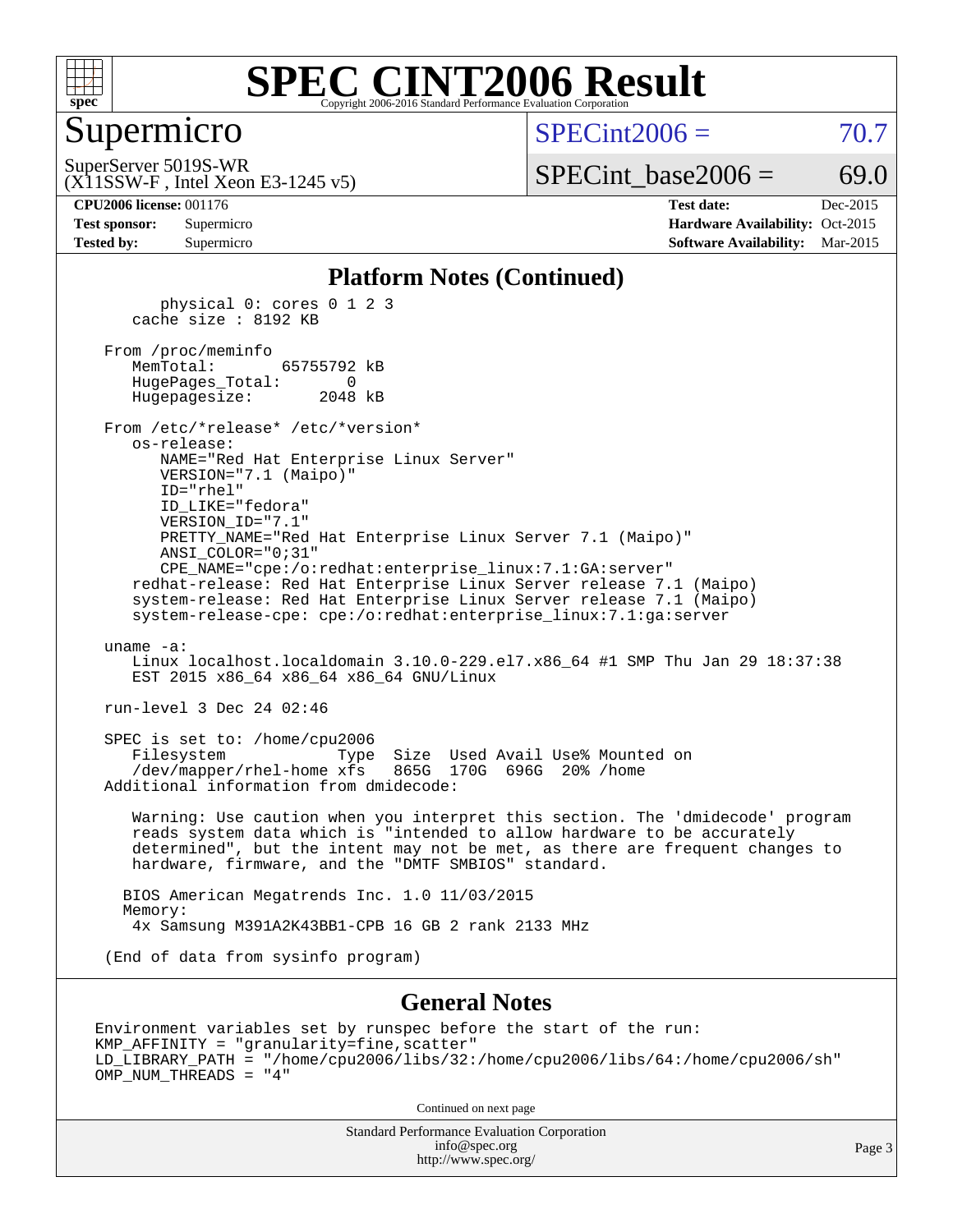

# Supermicro

 $SPECint2006 = 70.7$  $SPECint2006 = 70.7$ 

(X11SSW-F , Intel Xeon E3-1245 v5) SuperServer 5019S-WR

SPECint base2006 =  $69.0$ 

**[CPU2006 license:](http://www.spec.org/auto/cpu2006/Docs/result-fields.html#CPU2006license)** 001176 **[Test date:](http://www.spec.org/auto/cpu2006/Docs/result-fields.html#Testdate)** Dec-2015 **[Test sponsor:](http://www.spec.org/auto/cpu2006/Docs/result-fields.html#Testsponsor)** Supermicro Supermicro **[Hardware Availability:](http://www.spec.org/auto/cpu2006/Docs/result-fields.html#HardwareAvailability)** Oct-2015 **[Tested by:](http://www.spec.org/auto/cpu2006/Docs/result-fields.html#Testedby)** Supermicro **Supermicro [Software Availability:](http://www.spec.org/auto/cpu2006/Docs/result-fields.html#SoftwareAvailability)** Mar-2015

#### **[General Notes \(Continued\)](http://www.spec.org/auto/cpu2006/Docs/result-fields.html#GeneralNotes)**

 Binaries compiled on a system with 1x Core i5-4670K CPU + 16GB memory using RedHat EL 7.0 Transparent Huge Pages enabled with: echo always > /sys/kernel/mm/transparent\_hugepage/enabled

### **[Base Compiler Invocation](http://www.spec.org/auto/cpu2006/Docs/result-fields.html#BaseCompilerInvocation)**

[C benchmarks](http://www.spec.org/auto/cpu2006/Docs/result-fields.html#Cbenchmarks): [icc -m64](http://www.spec.org/cpu2006/results/res2016q1/cpu2006-20151225-38537.flags.html#user_CCbase_intel_icc_64bit_f346026e86af2a669e726fe758c88044)

[C++ benchmarks:](http://www.spec.org/auto/cpu2006/Docs/result-fields.html#CXXbenchmarks) [icpc -m64](http://www.spec.org/cpu2006/results/res2016q1/cpu2006-20151225-38537.flags.html#user_CXXbase_intel_icpc_64bit_fc66a5337ce925472a5c54ad6a0de310)

### **[Base Portability Flags](http://www.spec.org/auto/cpu2006/Docs/result-fields.html#BasePortabilityFlags)**

 400.perlbench: [-DSPEC\\_CPU\\_LP64](http://www.spec.org/cpu2006/results/res2016q1/cpu2006-20151225-38537.flags.html#b400.perlbench_basePORTABILITY_DSPEC_CPU_LP64) [-DSPEC\\_CPU\\_LINUX\\_X64](http://www.spec.org/cpu2006/results/res2016q1/cpu2006-20151225-38537.flags.html#b400.perlbench_baseCPORTABILITY_DSPEC_CPU_LINUX_X64) 401.bzip2: [-DSPEC\\_CPU\\_LP64](http://www.spec.org/cpu2006/results/res2016q1/cpu2006-20151225-38537.flags.html#suite_basePORTABILITY401_bzip2_DSPEC_CPU_LP64) 403.gcc: [-DSPEC\\_CPU\\_LP64](http://www.spec.org/cpu2006/results/res2016q1/cpu2006-20151225-38537.flags.html#suite_basePORTABILITY403_gcc_DSPEC_CPU_LP64) 429.mcf: [-DSPEC\\_CPU\\_LP64](http://www.spec.org/cpu2006/results/res2016q1/cpu2006-20151225-38537.flags.html#suite_basePORTABILITY429_mcf_DSPEC_CPU_LP64) 445.gobmk: [-DSPEC\\_CPU\\_LP64](http://www.spec.org/cpu2006/results/res2016q1/cpu2006-20151225-38537.flags.html#suite_basePORTABILITY445_gobmk_DSPEC_CPU_LP64) 456.hmmer: [-DSPEC\\_CPU\\_LP64](http://www.spec.org/cpu2006/results/res2016q1/cpu2006-20151225-38537.flags.html#suite_basePORTABILITY456_hmmer_DSPEC_CPU_LP64) 458.sjeng: [-DSPEC\\_CPU\\_LP64](http://www.spec.org/cpu2006/results/res2016q1/cpu2006-20151225-38537.flags.html#suite_basePORTABILITY458_sjeng_DSPEC_CPU_LP64) 462.libquantum: [-DSPEC\\_CPU\\_LP64](http://www.spec.org/cpu2006/results/res2016q1/cpu2006-20151225-38537.flags.html#suite_basePORTABILITY462_libquantum_DSPEC_CPU_LP64) [-DSPEC\\_CPU\\_LINUX](http://www.spec.org/cpu2006/results/res2016q1/cpu2006-20151225-38537.flags.html#b462.libquantum_baseCPORTABILITY_DSPEC_CPU_LINUX) 464.h264ref: [-DSPEC\\_CPU\\_LP64](http://www.spec.org/cpu2006/results/res2016q1/cpu2006-20151225-38537.flags.html#suite_basePORTABILITY464_h264ref_DSPEC_CPU_LP64) 471.omnetpp: [-DSPEC\\_CPU\\_LP64](http://www.spec.org/cpu2006/results/res2016q1/cpu2006-20151225-38537.flags.html#suite_basePORTABILITY471_omnetpp_DSPEC_CPU_LP64) 473.astar: [-DSPEC\\_CPU\\_LP64](http://www.spec.org/cpu2006/results/res2016q1/cpu2006-20151225-38537.flags.html#suite_basePORTABILITY473_astar_DSPEC_CPU_LP64) 483.xalancbmk: [-DSPEC\\_CPU\\_LP64](http://www.spec.org/cpu2006/results/res2016q1/cpu2006-20151225-38537.flags.html#suite_basePORTABILITY483_xalancbmk_DSPEC_CPU_LP64) [-DSPEC\\_CPU\\_LINUX](http://www.spec.org/cpu2006/results/res2016q1/cpu2006-20151225-38537.flags.html#b483.xalancbmk_baseCXXPORTABILITY_DSPEC_CPU_LINUX)

### **[Base Optimization Flags](http://www.spec.org/auto/cpu2006/Docs/result-fields.html#BaseOptimizationFlags)**

[C benchmarks](http://www.spec.org/auto/cpu2006/Docs/result-fields.html#Cbenchmarks):

[-xCORE-AVX2](http://www.spec.org/cpu2006/results/res2016q1/cpu2006-20151225-38537.flags.html#user_CCbase_f-xAVX2_5f5fc0cbe2c9f62c816d3e45806c70d7) [-ipo](http://www.spec.org/cpu2006/results/res2016q1/cpu2006-20151225-38537.flags.html#user_CCbase_f-ipo) [-O3](http://www.spec.org/cpu2006/results/res2016q1/cpu2006-20151225-38537.flags.html#user_CCbase_f-O3) [-no-prec-div](http://www.spec.org/cpu2006/results/res2016q1/cpu2006-20151225-38537.flags.html#user_CCbase_f-no-prec-div) [-parallel](http://www.spec.org/cpu2006/results/res2016q1/cpu2006-20151225-38537.flags.html#user_CCbase_f-parallel) [-opt-prefetch](http://www.spec.org/cpu2006/results/res2016q1/cpu2006-20151225-38537.flags.html#user_CCbase_f-opt-prefetch) [-auto-p32](http://www.spec.org/cpu2006/results/res2016q1/cpu2006-20151225-38537.flags.html#user_CCbase_f-auto-p32)

[C++ benchmarks:](http://www.spec.org/auto/cpu2006/Docs/result-fields.html#CXXbenchmarks)

[-xCORE-AVX2](http://www.spec.org/cpu2006/results/res2016q1/cpu2006-20151225-38537.flags.html#user_CXXbase_f-xAVX2_5f5fc0cbe2c9f62c816d3e45806c70d7) [-ipo](http://www.spec.org/cpu2006/results/res2016q1/cpu2006-20151225-38537.flags.html#user_CXXbase_f-ipo) [-O3](http://www.spec.org/cpu2006/results/res2016q1/cpu2006-20151225-38537.flags.html#user_CXXbase_f-O3) [-no-prec-div](http://www.spec.org/cpu2006/results/res2016q1/cpu2006-20151225-38537.flags.html#user_CXXbase_f-no-prec-div) [-opt-prefetch](http://www.spec.org/cpu2006/results/res2016q1/cpu2006-20151225-38537.flags.html#user_CXXbase_f-opt-prefetch) [-auto-p32](http://www.spec.org/cpu2006/results/res2016q1/cpu2006-20151225-38537.flags.html#user_CXXbase_f-auto-p32) [-Wl,-z,muldefs](http://www.spec.org/cpu2006/results/res2016q1/cpu2006-20151225-38537.flags.html#user_CXXbase_link_force_multiple1_74079c344b956b9658436fd1b6dd3a8a) [-L/sh -lsmartheap64](http://www.spec.org/cpu2006/results/res2016q1/cpu2006-20151225-38537.flags.html#user_CXXbase_SmartHeap64_ed4ef857ce90951921efb0d91eb88472)

# **[Base Other Flags](http://www.spec.org/auto/cpu2006/Docs/result-fields.html#BaseOtherFlags)**

[C benchmarks](http://www.spec.org/auto/cpu2006/Docs/result-fields.html#Cbenchmarks):

403.gcc: [-Dalloca=\\_alloca](http://www.spec.org/cpu2006/results/res2016q1/cpu2006-20151225-38537.flags.html#b403.gcc_baseEXTRA_CFLAGS_Dalloca_be3056838c12de2578596ca5467af7f3)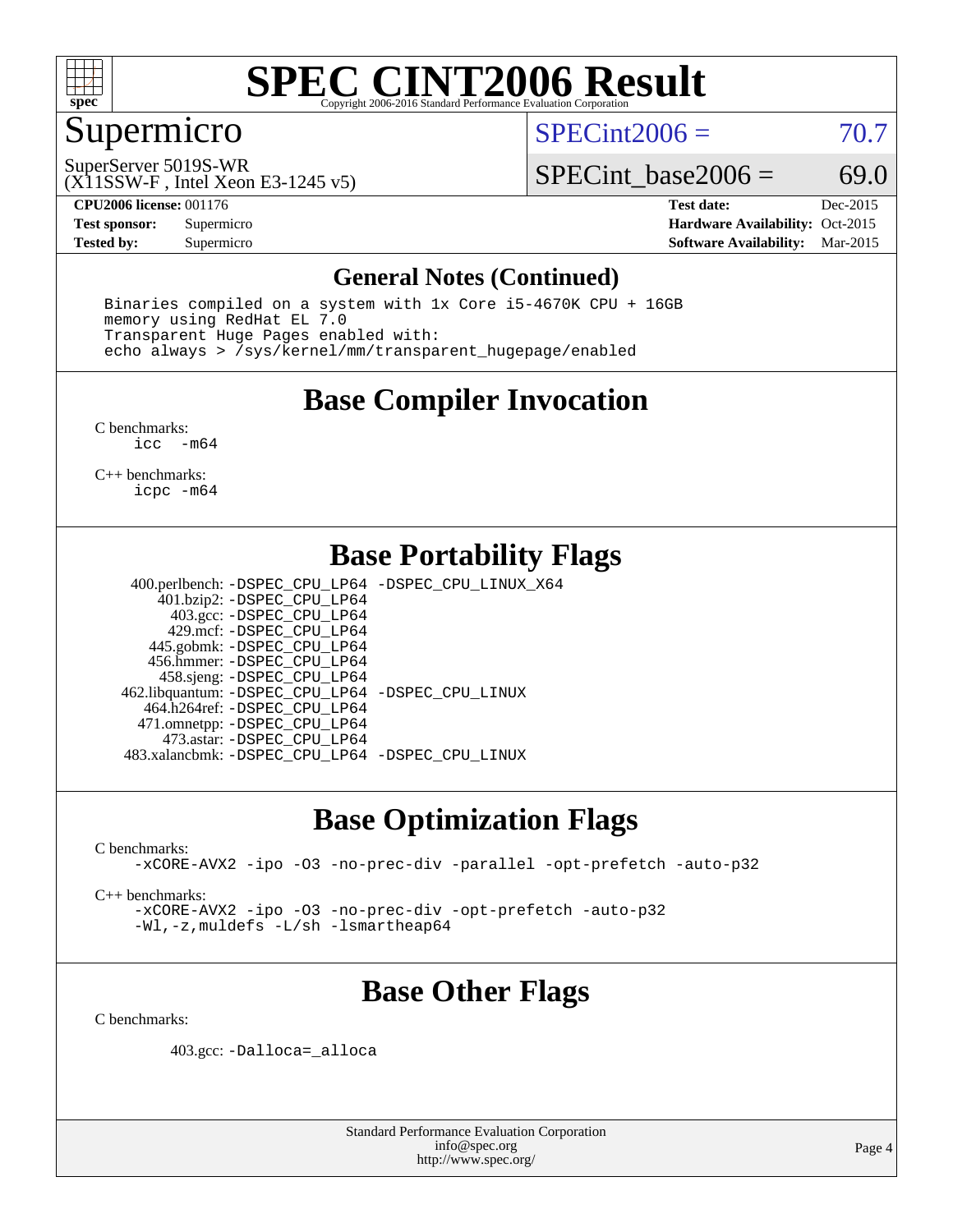

### Supermicro

 $SPECint2006 = 70.7$  $SPECint2006 = 70.7$ 

(X11SSW-F , Intel Xeon E3-1245 v5) SuperServer 5019S-WR

SPECint base2006 =  $69.0$ 

**[CPU2006 license:](http://www.spec.org/auto/cpu2006/Docs/result-fields.html#CPU2006license)** 001176 **[Test date:](http://www.spec.org/auto/cpu2006/Docs/result-fields.html#Testdate)** Dec-2015 **[Test sponsor:](http://www.spec.org/auto/cpu2006/Docs/result-fields.html#Testsponsor)** Supermicro Supermicro **[Hardware Availability:](http://www.spec.org/auto/cpu2006/Docs/result-fields.html#HardwareAvailability)** Oct-2015 **[Tested by:](http://www.spec.org/auto/cpu2006/Docs/result-fields.html#Testedby)** Supermicro **Supermicro [Software Availability:](http://www.spec.org/auto/cpu2006/Docs/result-fields.html#SoftwareAvailability)** Mar-2015

# **[Peak Compiler Invocation](http://www.spec.org/auto/cpu2006/Docs/result-fields.html#PeakCompilerInvocation)**

[C benchmarks \(except as noted below\)](http://www.spec.org/auto/cpu2006/Docs/result-fields.html#Cbenchmarksexceptasnotedbelow): [icc -m64](http://www.spec.org/cpu2006/results/res2016q1/cpu2006-20151225-38537.flags.html#user_CCpeak_intel_icc_64bit_f346026e86af2a669e726fe758c88044)

400.perlbench: [icc -m32 -L/opt/intel/composer\\_xe\\_2015/lib/ia32](http://www.spec.org/cpu2006/results/res2016q1/cpu2006-20151225-38537.flags.html#user_peakCCLD400_perlbench_intel_icc_011b86df29f8c679b747245588698a4d)

445.gobmk: [icc -m32 -L/opt/intel/composer\\_xe\\_2015/lib/ia32](http://www.spec.org/cpu2006/results/res2016q1/cpu2006-20151225-38537.flags.html#user_peakCCLD445_gobmk_intel_icc_011b86df29f8c679b747245588698a4d)

[C++ benchmarks \(except as noted below\):](http://www.spec.org/auto/cpu2006/Docs/result-fields.html#CXXbenchmarksexceptasnotedbelow) [icpc -m32 -L/opt/intel/composer\\_xe\\_2015/lib/ia32](http://www.spec.org/cpu2006/results/res2016q1/cpu2006-20151225-38537.flags.html#user_CXXpeak_intel_icpc_c2c99686a1a582c3e0de0b4806b02cea)

473.astar: [icpc -m64](http://www.spec.org/cpu2006/results/res2016q1/cpu2006-20151225-38537.flags.html#user_peakCXXLD473_astar_intel_icpc_64bit_fc66a5337ce925472a5c54ad6a0de310)

# **[Peak Portability Flags](http://www.spec.org/auto/cpu2006/Docs/result-fields.html#PeakPortabilityFlags)**

 400.perlbench: [-DSPEC\\_CPU\\_LINUX\\_IA32](http://www.spec.org/cpu2006/results/res2016q1/cpu2006-20151225-38537.flags.html#b400.perlbench_peakCPORTABILITY_DSPEC_CPU_LINUX_IA32) 401.bzip2: [-DSPEC\\_CPU\\_LP64](http://www.spec.org/cpu2006/results/res2016q1/cpu2006-20151225-38537.flags.html#suite_peakPORTABILITY401_bzip2_DSPEC_CPU_LP64) 403.gcc: [-DSPEC\\_CPU\\_LP64](http://www.spec.org/cpu2006/results/res2016q1/cpu2006-20151225-38537.flags.html#suite_peakPORTABILITY403_gcc_DSPEC_CPU_LP64) 429.mcf: [-DSPEC\\_CPU\\_LP64](http://www.spec.org/cpu2006/results/res2016q1/cpu2006-20151225-38537.flags.html#suite_peakPORTABILITY429_mcf_DSPEC_CPU_LP64) 456.hmmer: [-DSPEC\\_CPU\\_LP64](http://www.spec.org/cpu2006/results/res2016q1/cpu2006-20151225-38537.flags.html#suite_peakPORTABILITY456_hmmer_DSPEC_CPU_LP64) 458.sjeng: [-DSPEC\\_CPU\\_LP64](http://www.spec.org/cpu2006/results/res2016q1/cpu2006-20151225-38537.flags.html#suite_peakPORTABILITY458_sjeng_DSPEC_CPU_LP64) 462.libquantum: [-DSPEC\\_CPU\\_LP64](http://www.spec.org/cpu2006/results/res2016q1/cpu2006-20151225-38537.flags.html#suite_peakPORTABILITY462_libquantum_DSPEC_CPU_LP64) [-DSPEC\\_CPU\\_LINUX](http://www.spec.org/cpu2006/results/res2016q1/cpu2006-20151225-38537.flags.html#b462.libquantum_peakCPORTABILITY_DSPEC_CPU_LINUX) 464.h264ref: [-DSPEC\\_CPU\\_LP64](http://www.spec.org/cpu2006/results/res2016q1/cpu2006-20151225-38537.flags.html#suite_peakPORTABILITY464_h264ref_DSPEC_CPU_LP64) 473.astar: [-DSPEC\\_CPU\\_LP64](http://www.spec.org/cpu2006/results/res2016q1/cpu2006-20151225-38537.flags.html#suite_peakPORTABILITY473_astar_DSPEC_CPU_LP64) 483.xalancbmk: [-DSPEC\\_CPU\\_LINUX](http://www.spec.org/cpu2006/results/res2016q1/cpu2006-20151225-38537.flags.html#b483.xalancbmk_peakCXXPORTABILITY_DSPEC_CPU_LINUX)

# **[Peak Optimization Flags](http://www.spec.org/auto/cpu2006/Docs/result-fields.html#PeakOptimizationFlags)**

[C benchmarks](http://www.spec.org/auto/cpu2006/Docs/result-fields.html#Cbenchmarks):

 400.perlbench: [-xCORE-AVX2](http://www.spec.org/cpu2006/results/res2016q1/cpu2006-20151225-38537.flags.html#user_peakPASS2_CFLAGSPASS2_LDCFLAGS400_perlbench_f-xAVX2_5f5fc0cbe2c9f62c816d3e45806c70d7)(pass 2) [-prof-gen](http://www.spec.org/cpu2006/results/res2016q1/cpu2006-20151225-38537.flags.html#user_peakPASS1_CFLAGSPASS1_LDCFLAGS400_perlbench_prof_gen_e43856698f6ca7b7e442dfd80e94a8fc)(pass 1) [-ipo](http://www.spec.org/cpu2006/results/res2016q1/cpu2006-20151225-38537.flags.html#user_peakPASS2_CFLAGSPASS2_LDCFLAGS400_perlbench_f-ipo)(pass 2) [-O3](http://www.spec.org/cpu2006/results/res2016q1/cpu2006-20151225-38537.flags.html#user_peakPASS2_CFLAGSPASS2_LDCFLAGS400_perlbench_f-O3)(pass 2) [-no-prec-div](http://www.spec.org/cpu2006/results/res2016q1/cpu2006-20151225-38537.flags.html#user_peakPASS2_CFLAGSPASS2_LDCFLAGS400_perlbench_f-no-prec-div)(pass 2) [-prof-use](http://www.spec.org/cpu2006/results/res2016q1/cpu2006-20151225-38537.flags.html#user_peakPASS2_CFLAGSPASS2_LDCFLAGS400_perlbench_prof_use_bccf7792157ff70d64e32fe3e1250b55)(pass 2) [-opt-prefetch](http://www.spec.org/cpu2006/results/res2016q1/cpu2006-20151225-38537.flags.html#user_peakCOPTIMIZE400_perlbench_f-opt-prefetch) [-ansi-alias](http://www.spec.org/cpu2006/results/res2016q1/cpu2006-20151225-38537.flags.html#user_peakCOPTIMIZE400_perlbench_f-ansi-alias)

 401.bzip2: [-xCORE-AVX2](http://www.spec.org/cpu2006/results/res2016q1/cpu2006-20151225-38537.flags.html#user_peakPASS2_CFLAGSPASS2_LDCFLAGS401_bzip2_f-xAVX2_5f5fc0cbe2c9f62c816d3e45806c70d7)(pass 2) [-prof-gen](http://www.spec.org/cpu2006/results/res2016q1/cpu2006-20151225-38537.flags.html#user_peakPASS1_CFLAGSPASS1_LDCFLAGS401_bzip2_prof_gen_e43856698f6ca7b7e442dfd80e94a8fc)(pass 1) [-ipo](http://www.spec.org/cpu2006/results/res2016q1/cpu2006-20151225-38537.flags.html#user_peakPASS2_CFLAGSPASS2_LDCFLAGS401_bzip2_f-ipo)(pass 2) [-O3](http://www.spec.org/cpu2006/results/res2016q1/cpu2006-20151225-38537.flags.html#user_peakPASS2_CFLAGSPASS2_LDCFLAGS401_bzip2_f-O3)(pass 2) [-no-prec-div](http://www.spec.org/cpu2006/results/res2016q1/cpu2006-20151225-38537.flags.html#user_peakCOPTIMIZEPASS2_CFLAGSPASS2_LDCFLAGS401_bzip2_f-no-prec-div) [-prof-use](http://www.spec.org/cpu2006/results/res2016q1/cpu2006-20151225-38537.flags.html#user_peakPASS2_CFLAGSPASS2_LDCFLAGS401_bzip2_prof_use_bccf7792157ff70d64e32fe3e1250b55)(pass 2) [-auto-ilp32](http://www.spec.org/cpu2006/results/res2016q1/cpu2006-20151225-38537.flags.html#user_peakCOPTIMIZE401_bzip2_f-auto-ilp32) [-opt-prefetch](http://www.spec.org/cpu2006/results/res2016q1/cpu2006-20151225-38537.flags.html#user_peakCOPTIMIZE401_bzip2_f-opt-prefetch) [-ansi-alias](http://www.spec.org/cpu2006/results/res2016q1/cpu2006-20151225-38537.flags.html#user_peakCOPTIMIZE401_bzip2_f-ansi-alias)

 403.gcc: [-xCORE-AVX2](http://www.spec.org/cpu2006/results/res2016q1/cpu2006-20151225-38537.flags.html#user_peakCOPTIMIZE403_gcc_f-xAVX2_5f5fc0cbe2c9f62c816d3e45806c70d7) [-ipo](http://www.spec.org/cpu2006/results/res2016q1/cpu2006-20151225-38537.flags.html#user_peakCOPTIMIZE403_gcc_f-ipo) [-O3](http://www.spec.org/cpu2006/results/res2016q1/cpu2006-20151225-38537.flags.html#user_peakCOPTIMIZE403_gcc_f-O3) [-no-prec-div](http://www.spec.org/cpu2006/results/res2016q1/cpu2006-20151225-38537.flags.html#user_peakCOPTIMIZE403_gcc_f-no-prec-div) [-inline-calloc](http://www.spec.org/cpu2006/results/res2016q1/cpu2006-20151225-38537.flags.html#user_peakCOPTIMIZE403_gcc_f-inline-calloc) [-opt-malloc-options=3](http://www.spec.org/cpu2006/results/res2016q1/cpu2006-20151225-38537.flags.html#user_peakCOPTIMIZE403_gcc_f-opt-malloc-options_13ab9b803cf986b4ee62f0a5998c2238) [-auto-ilp32](http://www.spec.org/cpu2006/results/res2016q1/cpu2006-20151225-38537.flags.html#user_peakCOPTIMIZE403_gcc_f-auto-ilp32)

 429.mcf: [-xCORE-AVX2](http://www.spec.org/cpu2006/results/res2016q1/cpu2006-20151225-38537.flags.html#user_peakCOPTIMIZE429_mcf_f-xAVX2_5f5fc0cbe2c9f62c816d3e45806c70d7) [-ipo](http://www.spec.org/cpu2006/results/res2016q1/cpu2006-20151225-38537.flags.html#user_peakCOPTIMIZE429_mcf_f-ipo) [-O3](http://www.spec.org/cpu2006/results/res2016q1/cpu2006-20151225-38537.flags.html#user_peakCOPTIMIZE429_mcf_f-O3) [-no-prec-div](http://www.spec.org/cpu2006/results/res2016q1/cpu2006-20151225-38537.flags.html#user_peakCOPTIMIZE429_mcf_f-no-prec-div) [-parallel](http://www.spec.org/cpu2006/results/res2016q1/cpu2006-20151225-38537.flags.html#user_peakCOPTIMIZE429_mcf_f-parallel) [-opt-prefetch](http://www.spec.org/cpu2006/results/res2016q1/cpu2006-20151225-38537.flags.html#user_peakCOPTIMIZE429_mcf_f-opt-prefetch) [-auto-p32](http://www.spec.org/cpu2006/results/res2016q1/cpu2006-20151225-38537.flags.html#user_peakCOPTIMIZE429_mcf_f-auto-p32)

 445.gobmk: [-xCORE-AVX2](http://www.spec.org/cpu2006/results/res2016q1/cpu2006-20151225-38537.flags.html#user_peakPASS2_CFLAGSPASS2_LDCFLAGS445_gobmk_f-xAVX2_5f5fc0cbe2c9f62c816d3e45806c70d7)(pass 2) [-prof-gen](http://www.spec.org/cpu2006/results/res2016q1/cpu2006-20151225-38537.flags.html#user_peakPASS1_CFLAGSPASS1_LDCFLAGS445_gobmk_prof_gen_e43856698f6ca7b7e442dfd80e94a8fc)(pass 1) [-prof-use](http://www.spec.org/cpu2006/results/res2016q1/cpu2006-20151225-38537.flags.html#user_peakPASS2_CFLAGSPASS2_LDCFLAGS445_gobmk_prof_use_bccf7792157ff70d64e32fe3e1250b55)(pass 2) [-ansi-alias](http://www.spec.org/cpu2006/results/res2016q1/cpu2006-20151225-38537.flags.html#user_peakCOPTIMIZE445_gobmk_f-ansi-alias)

Continued on next page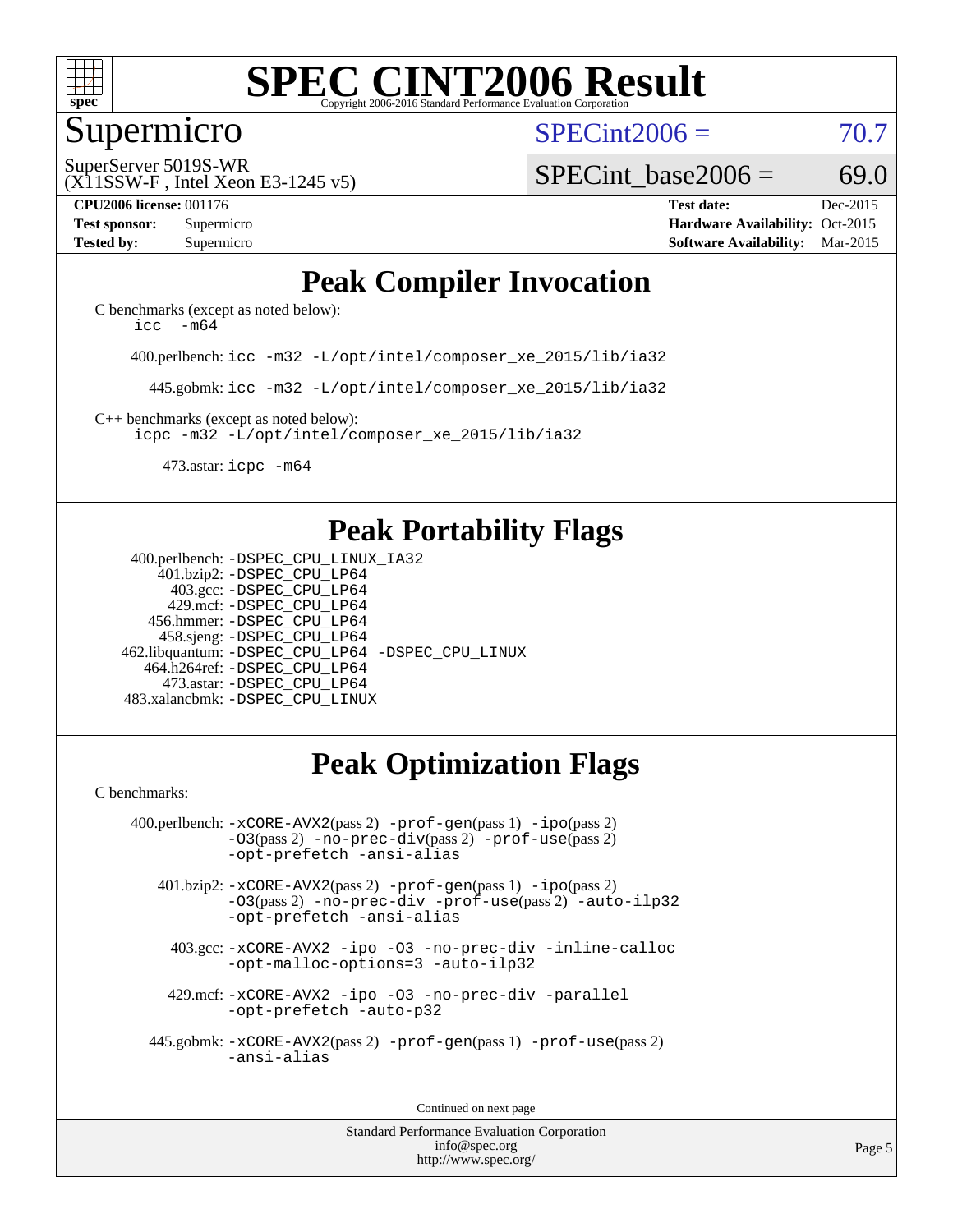

# Supermicro

 $SPECint2006 = 70.7$  $SPECint2006 = 70.7$ 

(X11SSW-F , Intel Xeon E3-1245 v5) SuperServer 5019S-WR

SPECint base2006 =  $69.0$ 

**[CPU2006 license:](http://www.spec.org/auto/cpu2006/Docs/result-fields.html#CPU2006license)** 001176 **[Test date:](http://www.spec.org/auto/cpu2006/Docs/result-fields.html#Testdate)** Dec-2015

| <b>Test sponsor:</b> | Supermicro |
|----------------------|------------|
| <b>Tested by:</b>    | Supermicro |

**[Hardware Availability:](http://www.spec.org/auto/cpu2006/Docs/result-fields.html#HardwareAvailability)** Oct-2015 **[Software Availability:](http://www.spec.org/auto/cpu2006/Docs/result-fields.html#SoftwareAvailability)** Mar-2015

# **[Peak Optimization Flags \(Continued\)](http://www.spec.org/auto/cpu2006/Docs/result-fields.html#PeakOptimizationFlags)**

 456.hmmer: [-xCORE-AVX2](http://www.spec.org/cpu2006/results/res2016q1/cpu2006-20151225-38537.flags.html#user_peakCOPTIMIZE456_hmmer_f-xAVX2_5f5fc0cbe2c9f62c816d3e45806c70d7) [-ipo](http://www.spec.org/cpu2006/results/res2016q1/cpu2006-20151225-38537.flags.html#user_peakCOPTIMIZE456_hmmer_f-ipo) [-O3](http://www.spec.org/cpu2006/results/res2016q1/cpu2006-20151225-38537.flags.html#user_peakCOPTIMIZE456_hmmer_f-O3) [-no-prec-div](http://www.spec.org/cpu2006/results/res2016q1/cpu2006-20151225-38537.flags.html#user_peakCOPTIMIZE456_hmmer_f-no-prec-div) [-unroll2](http://www.spec.org/cpu2006/results/res2016q1/cpu2006-20151225-38537.flags.html#user_peakCOPTIMIZE456_hmmer_f-unroll_784dae83bebfb236979b41d2422d7ec2) [-auto-ilp32](http://www.spec.org/cpu2006/results/res2016q1/cpu2006-20151225-38537.flags.html#user_peakCOPTIMIZE456_hmmer_f-auto-ilp32) [-ansi-alias](http://www.spec.org/cpu2006/results/res2016q1/cpu2006-20151225-38537.flags.html#user_peakCOPTIMIZE456_hmmer_f-ansi-alias)

 $458 \text{.}$ sjeng:  $-x \text{CORE-AVX2}(pass 2)$  -prof-qen(pass 1) [-ipo](http://www.spec.org/cpu2006/results/res2016q1/cpu2006-20151225-38537.flags.html#user_peakPASS2_CFLAGSPASS2_LDCFLAGS458_sjeng_f-ipo)(pass 2) [-O3](http://www.spec.org/cpu2006/results/res2016q1/cpu2006-20151225-38537.flags.html#user_peakPASS2_CFLAGSPASS2_LDCFLAGS458_sjeng_f-O3)(pass 2) [-no-prec-div](http://www.spec.org/cpu2006/results/res2016q1/cpu2006-20151225-38537.flags.html#user_peakPASS2_CFLAGSPASS2_LDCFLAGS458_sjeng_f-no-prec-div)(pass 2) [-prof-use](http://www.spec.org/cpu2006/results/res2016q1/cpu2006-20151225-38537.flags.html#user_peakPASS2_CFLAGSPASS2_LDCFLAGS458_sjeng_prof_use_bccf7792157ff70d64e32fe3e1250b55)(pass 2) [-unroll4](http://www.spec.org/cpu2006/results/res2016q1/cpu2006-20151225-38537.flags.html#user_peakCOPTIMIZE458_sjeng_f-unroll_4e5e4ed65b7fd20bdcd365bec371b81f)

462.libquantum: basepeak = yes

 $464.h264$ ref: basepeak = yes

[C++ benchmarks:](http://www.spec.org/auto/cpu2006/Docs/result-fields.html#CXXbenchmarks)

 471.omnetpp: [-xCORE-AVX2](http://www.spec.org/cpu2006/results/res2016q1/cpu2006-20151225-38537.flags.html#user_peakPASS2_CXXFLAGSPASS2_LDCXXFLAGS471_omnetpp_f-xAVX2_5f5fc0cbe2c9f62c816d3e45806c70d7)(pass 2) [-prof-gen](http://www.spec.org/cpu2006/results/res2016q1/cpu2006-20151225-38537.flags.html#user_peakPASS1_CXXFLAGSPASS1_LDCXXFLAGS471_omnetpp_prof_gen_e43856698f6ca7b7e442dfd80e94a8fc)(pass 1) [-ipo](http://www.spec.org/cpu2006/results/res2016q1/cpu2006-20151225-38537.flags.html#user_peakPASS2_CXXFLAGSPASS2_LDCXXFLAGS471_omnetpp_f-ipo)(pass 2) [-O3](http://www.spec.org/cpu2006/results/res2016q1/cpu2006-20151225-38537.flags.html#user_peakPASS2_CXXFLAGSPASS2_LDCXXFLAGS471_omnetpp_f-O3)(pass 2) [-no-prec-div](http://www.spec.org/cpu2006/results/res2016q1/cpu2006-20151225-38537.flags.html#user_peakPASS2_CXXFLAGSPASS2_LDCXXFLAGS471_omnetpp_f-no-prec-div)(pass 2) [-prof-use](http://www.spec.org/cpu2006/results/res2016q1/cpu2006-20151225-38537.flags.html#user_peakPASS2_CXXFLAGSPASS2_LDCXXFLAGS471_omnetpp_prof_use_bccf7792157ff70d64e32fe3e1250b55)(pass 2) [-opt-ra-region-strategy=block](http://www.spec.org/cpu2006/results/res2016q1/cpu2006-20151225-38537.flags.html#user_peakCXXOPTIMIZE471_omnetpp_f-opt-ra-region-strategy_5382940c29ea30302d682fc74bfe0147) [-ansi-alias](http://www.spec.org/cpu2006/results/res2016q1/cpu2006-20151225-38537.flags.html#user_peakCXXOPTIMIZE471_omnetpp_f-ansi-alias) [-Wl,-z,muldefs](http://www.spec.org/cpu2006/results/res2016q1/cpu2006-20151225-38537.flags.html#user_peakEXTRA_LDFLAGS471_omnetpp_link_force_multiple1_74079c344b956b9658436fd1b6dd3a8a) [-L/sh -lsmartheap](http://www.spec.org/cpu2006/results/res2016q1/cpu2006-20151225-38537.flags.html#user_peakEXTRA_LIBS471_omnetpp_SmartHeap_32f6c82aa1ed9c52345d30cf6e4a0499)

 473.astar: [-xCORE-AVX2](http://www.spec.org/cpu2006/results/res2016q1/cpu2006-20151225-38537.flags.html#user_peakCXXOPTIMIZE473_astar_f-xAVX2_5f5fc0cbe2c9f62c816d3e45806c70d7) [-ipo](http://www.spec.org/cpu2006/results/res2016q1/cpu2006-20151225-38537.flags.html#user_peakCXXOPTIMIZE473_astar_f-ipo) [-O3](http://www.spec.org/cpu2006/results/res2016q1/cpu2006-20151225-38537.flags.html#user_peakCXXOPTIMIZE473_astar_f-O3) [-no-prec-div](http://www.spec.org/cpu2006/results/res2016q1/cpu2006-20151225-38537.flags.html#user_peakCXXOPTIMIZE473_astar_f-no-prec-div) [-opt-prefetch](http://www.spec.org/cpu2006/results/res2016q1/cpu2006-20151225-38537.flags.html#user_peakCXXOPTIMIZE473_astar_f-opt-prefetch) [-auto-p32](http://www.spec.org/cpu2006/results/res2016q1/cpu2006-20151225-38537.flags.html#user_peakCXXOPTIMIZE473_astar_f-auto-p32) -Wl,-z, muldefs [-L/sh -lsmartheap64](http://www.spec.org/cpu2006/results/res2016q1/cpu2006-20151225-38537.flags.html#user_peakEXTRA_LIBS473_astar_SmartHeap64_ed4ef857ce90951921efb0d91eb88472)

 483.xalancbmk: [-xCORE-AVX2](http://www.spec.org/cpu2006/results/res2016q1/cpu2006-20151225-38537.flags.html#user_peakCXXOPTIMIZE483_xalancbmk_f-xAVX2_5f5fc0cbe2c9f62c816d3e45806c70d7) [-ipo](http://www.spec.org/cpu2006/results/res2016q1/cpu2006-20151225-38537.flags.html#user_peakCXXOPTIMIZE483_xalancbmk_f-ipo) [-O3](http://www.spec.org/cpu2006/results/res2016q1/cpu2006-20151225-38537.flags.html#user_peakCXXOPTIMIZE483_xalancbmk_f-O3) [-no-prec-div](http://www.spec.org/cpu2006/results/res2016q1/cpu2006-20151225-38537.flags.html#user_peakCXXOPTIMIZE483_xalancbmk_f-no-prec-div) [-opt-prefetch](http://www.spec.org/cpu2006/results/res2016q1/cpu2006-20151225-38537.flags.html#user_peakCXXOPTIMIZE483_xalancbmk_f-opt-prefetch) [-ansi-alias](http://www.spec.org/cpu2006/results/res2016q1/cpu2006-20151225-38537.flags.html#user_peakCXXOPTIMIZE483_xalancbmk_f-ansi-alias) [-Wl,-z,muldefs](http://www.spec.org/cpu2006/results/res2016q1/cpu2006-20151225-38537.flags.html#user_peakEXTRA_LDFLAGS483_xalancbmk_link_force_multiple1_74079c344b956b9658436fd1b6dd3a8a) [-L/sh -lsmartheap](http://www.spec.org/cpu2006/results/res2016q1/cpu2006-20151225-38537.flags.html#user_peakEXTRA_LIBS483_xalancbmk_SmartHeap_32f6c82aa1ed9c52345d30cf6e4a0499)

### **[Peak Other Flags](http://www.spec.org/auto/cpu2006/Docs/result-fields.html#PeakOtherFlags)**

[C benchmarks](http://www.spec.org/auto/cpu2006/Docs/result-fields.html#Cbenchmarks):

403.gcc: [-Dalloca=\\_alloca](http://www.spec.org/cpu2006/results/res2016q1/cpu2006-20151225-38537.flags.html#b403.gcc_peakEXTRA_CFLAGS_Dalloca_be3056838c12de2578596ca5467af7f3)

The flags files that were used to format this result can be browsed at

<http://www.spec.org/cpu2006/flags/Intel-ic15.0-official-linux64.html> <http://www.spec.org/cpu2006/flags/Supermicro-Platform-Settings-V1.2-revG.20141230.00.html>

You can also download the XML flags sources by saving the following links: <http://www.spec.org/cpu2006/flags/Intel-ic15.0-official-linux64.xml> <http://www.spec.org/cpu2006/flags/Supermicro-Platform-Settings-V1.2-revG.20141230.00.xml>